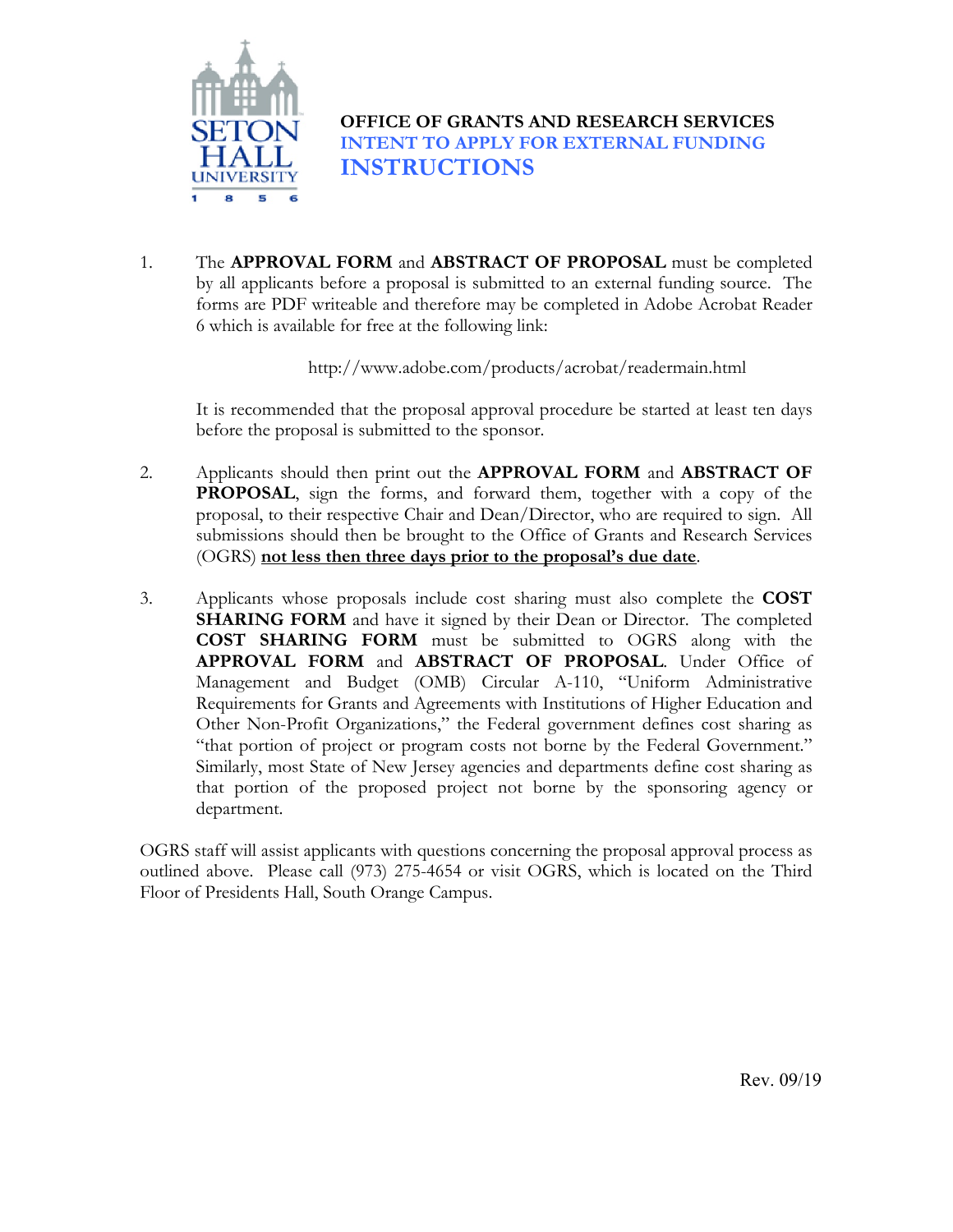

## **OFFICE OF GRANTS AND RESEARCH SERVICES INTENT TO APPLY FOR EXTERNAL FUNDING APPROVAL FORM**

*This form must be typed in its entirety before a proposal is submitted to the funding agency. Please submit it to the OGRS, along with the entire proposal, at least three days prior to the proposal submission deadline.* 

|                                                                                | <b>CONTACT INFORMATION</b>                                 |                                                                                                                             |            |  |  |  |  |  |
|--------------------------------------------------------------------------------|------------------------------------------------------------|-----------------------------------------------------------------------------------------------------------------------------|------------|--|--|--|--|--|
|                                                                                |                                                            |                                                                                                                             |            |  |  |  |  |  |
| a. Principal Investigator:                                                     |                                                            | E-mail Address:                                                                                                             |            |  |  |  |  |  |
| School/Deph                                                                    |                                                            | Telephone #:                                                                                                                |            |  |  |  |  |  |
| b. Co-Principal Investigatcf.                                                  |                                                            | E-mail Address:                                                                                                             |            |  |  |  |  |  |
| School/Deph                                                                    |                                                            | Telephone #:                                                                                                                |            |  |  |  |  |  |
| II.                                                                            | <b>AGENCY/PROJECT INFORMATION</b>                          |                                                                                                                             |            |  |  |  |  |  |
| Title of Project:                                                              |                                                            |                                                                                                                             |            |  |  |  |  |  |
|                                                                                |                                                            |                                                                                                                             |            |  |  |  |  |  |
|                                                                                | Please include a one-page abstract on page 2 of this form. |                                                                                                                             |            |  |  |  |  |  |
| Funding Agency:                                                                |                                                            | Deadline for Submission:                                                                                                    |            |  |  |  |  |  |
| Project Start Date:                                                            |                                                            | Project End Date:                                                                                                           |            |  |  |  |  |  |
| Means of Submission:                                                           | <b>USPS</b>                                                | Overnight $\Box$<br>Electronic [                                                                                            |            |  |  |  |  |  |
| Indirect Costs: \$                                                             |                                                            | Amount Requested: \$                                                                                                        |            |  |  |  |  |  |
|                                                                                |                                                            | If this project involves cost-sharing, you must also complete the Cost Sharing form on page 3.                              |            |  |  |  |  |  |
| <b>Type of Proposal</b>                                                        | Source                                                     | <b>Category</b> (Check only one)                                                                                            |            |  |  |  |  |  |
| <b>New</b>                                                                     | Federal                                                    | Research                                                                                                                    | Fellowship |  |  |  |  |  |
| Renewal                                                                        | State                                                      | Instruction/Training                                                                                                        | Contract   |  |  |  |  |  |
| Continuation                                                                   | Corps/Foundations                                          | Public Service                                                                                                              | Equipment  |  |  |  |  |  |
| Pre-Proposal                                                                   | Other                                                      |                                                                                                                             |            |  |  |  |  |  |
|                                                                                | Will this project involve use of Information Technology?   | Yes<br>N <sub>0</sub>                                                                                                       |            |  |  |  |  |  |
|                                                                                |                                                            | If yes, please consult with the Director of Teaching, Learning and Technology Center.                                       |            |  |  |  |  |  |
|                                                                                |                                                            | Does this project propose to acquire print, electronic, or other material for the University Library?                       |            |  |  |  |  |  |
| If yes, please consult with the Dean of the University Libraries.<br>No<br>Yes |                                                            |                                                                                                                             |            |  |  |  |  |  |
| III.<br><b>INSTITUTIONAL REVIEW BOARD</b>                                      |                                                            |                                                                                                                             |            |  |  |  |  |  |
|                                                                                |                                                            |                                                                                                                             |            |  |  |  |  |  |
|                                                                                |                                                            |                                                                                                                             |            |  |  |  |  |  |
| Yes                                                                            | If yes, provide date of approval:                          | Does the project involve research with <b>Human Subjects</b> $\Box$ or <b>Vertebrate Animals</b> $\Box$ ?<br>N <sub>0</sub> |            |  |  |  |  |  |
| Pending                                                                        | If not approved or submitted mark "pending."               |                                                                                                                             |            |  |  |  |  |  |
|                                                                                |                                                            |                                                                                                                             |            |  |  |  |  |  |
|                                                                                |                                                            | I certify that, to the best of my knowledge, all the information provided is accurate.                                      |            |  |  |  |  |  |
|                                                                                |                                                            |                                                                                                                             |            |  |  |  |  |  |
| PI/PD Signature                                                                |                                                            | Date                                                                                                                        |            |  |  |  |  |  |
| IV.                                                                            | <b>REQUIRED SIGNATURES</b>                                 |                                                                                                                             |            |  |  |  |  |  |
|                                                                                |                                                            |                                                                                                                             |            |  |  |  |  |  |
|                                                                                |                                                            |                                                                                                                             |            |  |  |  |  |  |
| Department Chair/Director                                                      | Date                                                       | Director, Grants & Research                                                                                                 | Date       |  |  |  |  |  |
|                                                                                |                                                            |                                                                                                                             |            |  |  |  |  |  |
|                                                                                |                                                            |                                                                                                                             |            |  |  |  |  |  |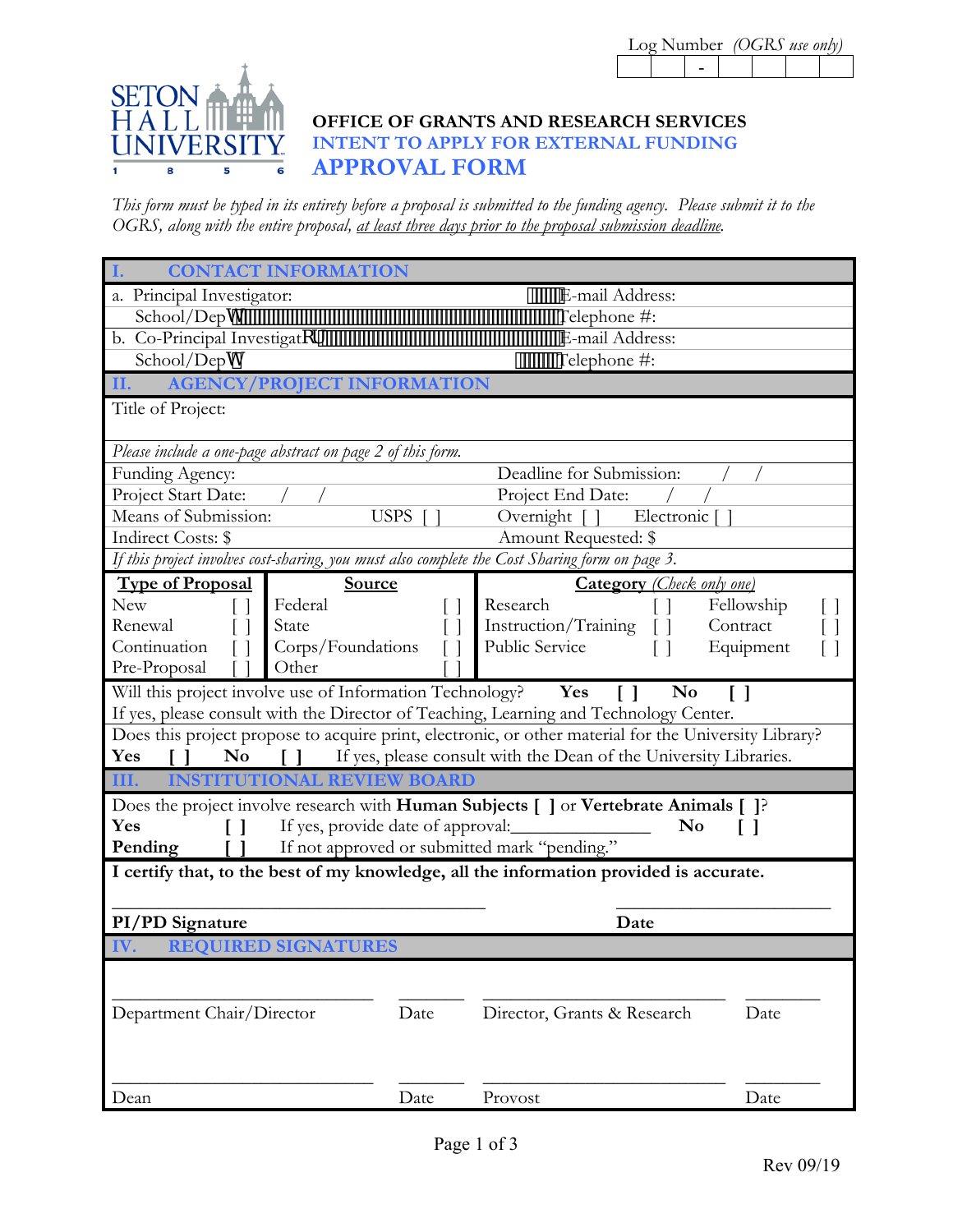|  |  | Log Number (OGRS use only) |  |  |  |  |
|--|--|----------------------------|--|--|--|--|
|  |  |                            |  |  |  |  |



## **OFFICE OF GRANTS AND RESEARCH SERVICES INTENT TO APPLY FOR EXTERNAL FUNDING ABSTRACT OF PROPOSAL**

 $\overline{L}$ 

| <b>CONTACT INFORMATION</b>                                                                                      |                 |
|-----------------------------------------------------------------------------------------------------------------|-----------------|
| a. Principal Investigator:                                                                                      | E-mail Address: |
| School/Department:                                                                                              | Telephone #:    |
| PROPOSAL INFORMATION<br>VI.                                                                                     |                 |
| Title of Project:                                                                                               |                 |
|                                                                                                                 |                 |
| Please provide an abstract or summary of the proposed project in the space below, using non-technical language. |                 |
| Please limit your abstract to one page.                                                                         |                 |
|                                                                                                                 |                 |
|                                                                                                                 |                 |
|                                                                                                                 |                 |
|                                                                                                                 |                 |
|                                                                                                                 |                 |
|                                                                                                                 |                 |
|                                                                                                                 |                 |
|                                                                                                                 |                 |
|                                                                                                                 |                 |
|                                                                                                                 |                 |
|                                                                                                                 |                 |
|                                                                                                                 |                 |
|                                                                                                                 |                 |
|                                                                                                                 |                 |
|                                                                                                                 |                 |
|                                                                                                                 |                 |
|                                                                                                                 |                 |
|                                                                                                                 |                 |
|                                                                                                                 |                 |
|                                                                                                                 |                 |
|                                                                                                                 |                 |
|                                                                                                                 |                 |
|                                                                                                                 |                 |
|                                                                                                                 |                 |
| I understand that, if funded, this abstract will become a public document. Therefore, I have not included any   |                 |
| information potentially subject to copyright or patent protection, or proprietary information from a sponsor.   |                 |
|                                                                                                                 |                 |
|                                                                                                                 |                 |
| PI/PD Signature                                                                                                 | Date            |